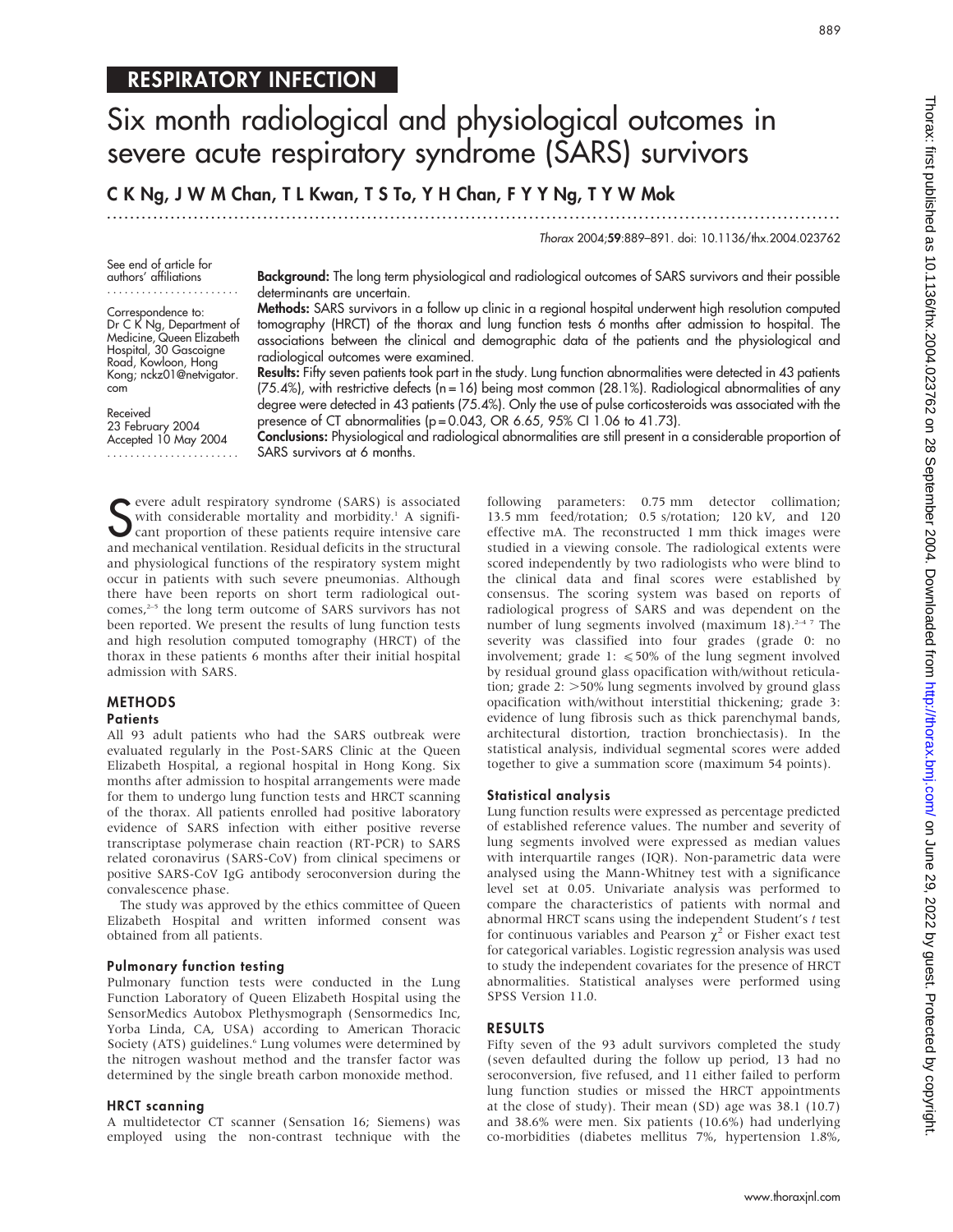|                                                        | Normal CT score    | <b>Abnormal CT score</b> |         |  |
|--------------------------------------------------------|--------------------|--------------------------|---------|--|
|                                                        | $(n = 14)$         | $(n = 43)$               | p value |  |
| Mean (SD) age (years)                                  | 34.6 (7.6)         | 39.3(11.4)               | 0.163   |  |
| Sex (% female)                                         | 42.9%              | 67.4%                    | 0.101   |  |
| Current smoker (%)                                     | 14.3%              | 2.33%                    | 0.146   |  |
| Neutrophil count on admission (10 <sup>9</sup> /l)     | 4.05(1.83)         | 4.21 (1.96)              | 0.793   |  |
| Lymphocyte count on admission (10 <sup>9</sup> /l)     | 0.91(0.28)         | 0.74(3.12)               | 0.089   |  |
| Lactate dehydrogenase on admission (IU/I)              | 517.4 (180.9)      | 539.5 (332.2)            | 0.814   |  |
| Abnormal $FEV_1$ (<80% predicted normal)               | 14.3%              | 16.3%                    | 0.859   |  |
| Abnormal FEF <sub>25-75%</sub> (<80% predicted normal) | 21.4%              | 44.1%                    | 0.129   |  |
| Abnormal FVC (<80% predicted normal)                   | 7.14%              | 6.98%                    | 0.983   |  |
| Abnormal TLCO (<80% predicted normal)                  | 71.4%              | 62.8%                    | 0.556   |  |
| Abnormal TLC (<80% predicted normal)                   | 28.6%              | 30.2%                    | 0.906   |  |
| Median (IQR) CXR peak score                            | $5.5$ (3.75-11.25) | $12(7.0 - 18.0)$         | 0.022   |  |
| Pulse steroid use (yes)                                | 57.1%              | 93.0%                    | 0.004   |  |
| History of ICU admission (yes)                         | 21.4%              | 32.6%                    | 0.429   |  |
| History of intubation (yes)                            | 14.3%              | 23.3%                    | 0.475   |  |

cardiovascular diseases 1.8%); no underlying pulmonary diseases were observed. Only three patients were smokers. Pulse corticosteroids were used in 48 patients (84.2%); 17 (29.8%) required intensive care and 12 (21.1%) required mechanical ventilation. There was no statistically significant difference between the study group and those who were excluded in terms of mean age ( $p = 0.3$ ), male sex ( $p = 0.89$ ), pulse corticosteroid use  $(p = 0.141)$ , intensive care admission  $(p = 0.655)$ , and mechanical ventilation  $(p = 0.605)$ .

Even though symptoms were not systematically recorded, most (if not all) patients were free of respiratory symptoms at follow up. Lung function abnormalities were detected in 43 patients (75.4%): mild obstructive defect in one (1.8%), mild restrictive defect in 14 (24.6%), moderate restrictive defect in two (3.5 %), and mixed defects in two (3.5%). Isolated reductions in the carbon monoxide transfer factor (TLCO) were found in 20 patients (median 63% predicted, IQR 56.5– 73.5). Seventeen had abnormal total lung capacity (TLC) (median 68.5% predicted, IQR 68.5–75.0) and four patients had abnormal functional vital capacity (FVC) (median 69.5% predicted, IQR 63.3–75.8) No significant differences were identified between patients with normal and abnormal lung function.

Radiological abnormalities of any degree were detected in 43 patients (75.4%). The median number of segments involved was 3 (IQR 0.5–9.5) and the median total score was 3 (IQR  $0.5-11.0$ ). In the majority of patients (28.1%) 1-3 segments were involved. The lower lobes were involved in 41 patients (71.9%) while the upper lobes were involved in 31  $(54.4\%; p<0.006)$ . The severity of residual radiological abnormalities, measured as median HRCT score per unit segment involved, was 0.2 (IQR 0–0.5) in the upper lobes and 0.2 (IQR 0–0.8) in the lower lobes with no significant differences observed ( $p = 0.34$ ). Eight patients (14%) had the worst score of 3 in one of their lung segments. Only the use of pulse steroids was found to be an independent factor

|          | Table 2 Multivariate analysis of predictors of abnormal |  |  |
|----------|---------------------------------------------------------|--|--|
| CT score |                                                         |  |  |

|                                     | Odds ratio | p value | 95% CI                  |
|-------------------------------------|------------|---------|-------------------------|
| Age                                 | 1.02       | 0.62    | $0.95$ to $1.10$        |
| Lymphocyte count 1.00<br>$(10^9/1)$ |            | 0.84    | $0.99$ to $1.01$        |
| CXR peak score                      | 1.04       | 0.55    | $0.92 \text{ to } 1.18$ |
| Pulse steroid                       | 6.65       | 0.043   | 1.06 to 41.73           |

associated with the presence of CT abnormalities (p = 0.043, OR 6.65, 95% CI 1.06 to 41.73; tables 1 and 2).

## **DISCUSSION**

Few reports have described the outcome of SARS survivors,<sup>2-5</sup> and ours is the first to report the long term effects on changes in both pulmonary function and HRCT imaging. At 6 months, residual abnormalities of pulmonary function were still observed in three quarters of the cohort, mostly consisting of isolated reductions in TLCO with a small number of restrictive defects. This is higher than those reported in other cohorts.<sup>5</sup> There are few data on the physiological outcome of patients with pneumonia, although in ARDS survivors physiological abnormalities have been reported at 6 months.8 9 Isolated abnormalities in TLCO could represent pulmonary fibrosis or a late phase in the course of recovery, being identified in a longitudinal study.<sup>9</sup> Cardiopulmonary exercise testing might further reveal reduced pulmonary gas exchange in patients with normal TLCO.<sup>8</sup> The rate of radiological abnormalities (75%) is lower than that reported in an earlier study  $(96%)$  1 month after admission,<sup>2</sup> which suggests that radiological abnormalities caused by SARS might improve over time. A similar rate of residual radiographic changes was also identified in ARDS survivors.<sup>10</sup> However, ARDS may not be analogous with SARS as it only occurred in a subset of SARS patients. The association between the use of pulse corticosteroids and radiographic changes may not be causal as the former might just reflect more severe disease and hence more residual lung damage.

Our study is limited by the small sample size and might therefore incur a type II error. Since this is a cross sectional analytical study, longitudinal data on the progress of observed physiological and radiological abnormalities have not been addressed. Future studies of the association between objective measurements of functional status (such as the exercise lung function test or 6 minute walk test) and the physiological and radiological defects may produce more interesting findings.

In conclusion, we have shown that significant radiographic and physiological abnormalities still exist in a high proportion of SARS patients 6 months after disease onset. It is important to follow up survivors of this disease to reveal any long term effects.

#### Authors' affiliations .....................

C K Ng, J W M Chan, Y H Chan, F Y Y Ng, Department of Medicine, Queen Elizabeth Hospital, Hong Kong, China